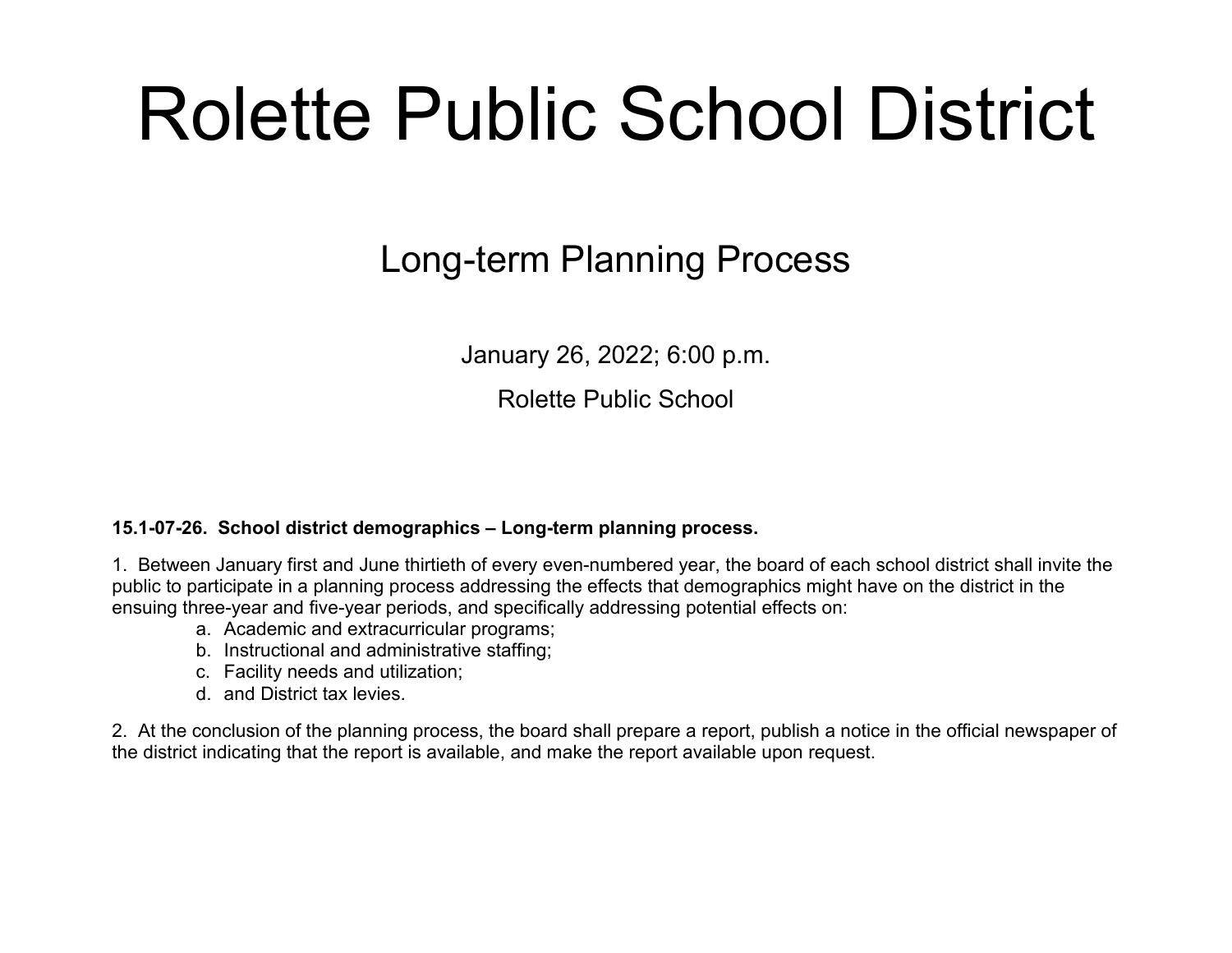## Enrollment

|         |   | <b>Current Enrollment</b> |    |        |                 |    |    |   |    |    |    |              |    |                   |
|---------|---|---------------------------|----|--------|-----------------|----|----|---|----|----|----|--------------|----|-------------------|
|         |   |                           | ◠  | ◠<br>J | 4               | 5  | 6  |   |    | 9  | 10 |              | c  | <sup>-</sup> otal |
| 2021-22 | 8 | 9                         | 10 |        | 5               | 8  | 9  | и | 16 | 13 | 14 | 15           | 14 | 143               |
| 2022-23 | 5 | 8                         | 9  |        | 1               | 5  | 8  | 9 | 4  | 16 | 13 |              | 15 | 134               |
| 2023-24 | 3 | 5                         | 8  | 9      | 10 <sub>1</sub> | 11 | 5  | 8 |    | 11 | 16 | 12<br>$\sim$ | 14 | 499               |
| 2024-25 | 8 | 3                         | 5  | 8      |                 | n  | 44 | 5 |    | 9  | 11 | 6            | 13 | 16                |

| <b>Historical ADM (Enrollment)</b><br>Funding |         |  |  |  |  |
|-----------------------------------------------|---------|--|--|--|--|
|                                               |         |  |  |  |  |
| 2017-18                                       | 149.96  |  |  |  |  |
| 2018-19                                       | 167.74  |  |  |  |  |
| 2019-20                                       | 159.83  |  |  |  |  |
| 2020-21                                       | 153.91  |  |  |  |  |
| 2021-22                                       | 152.26* |  |  |  |  |
| 2022-23                                       | 143     |  |  |  |  |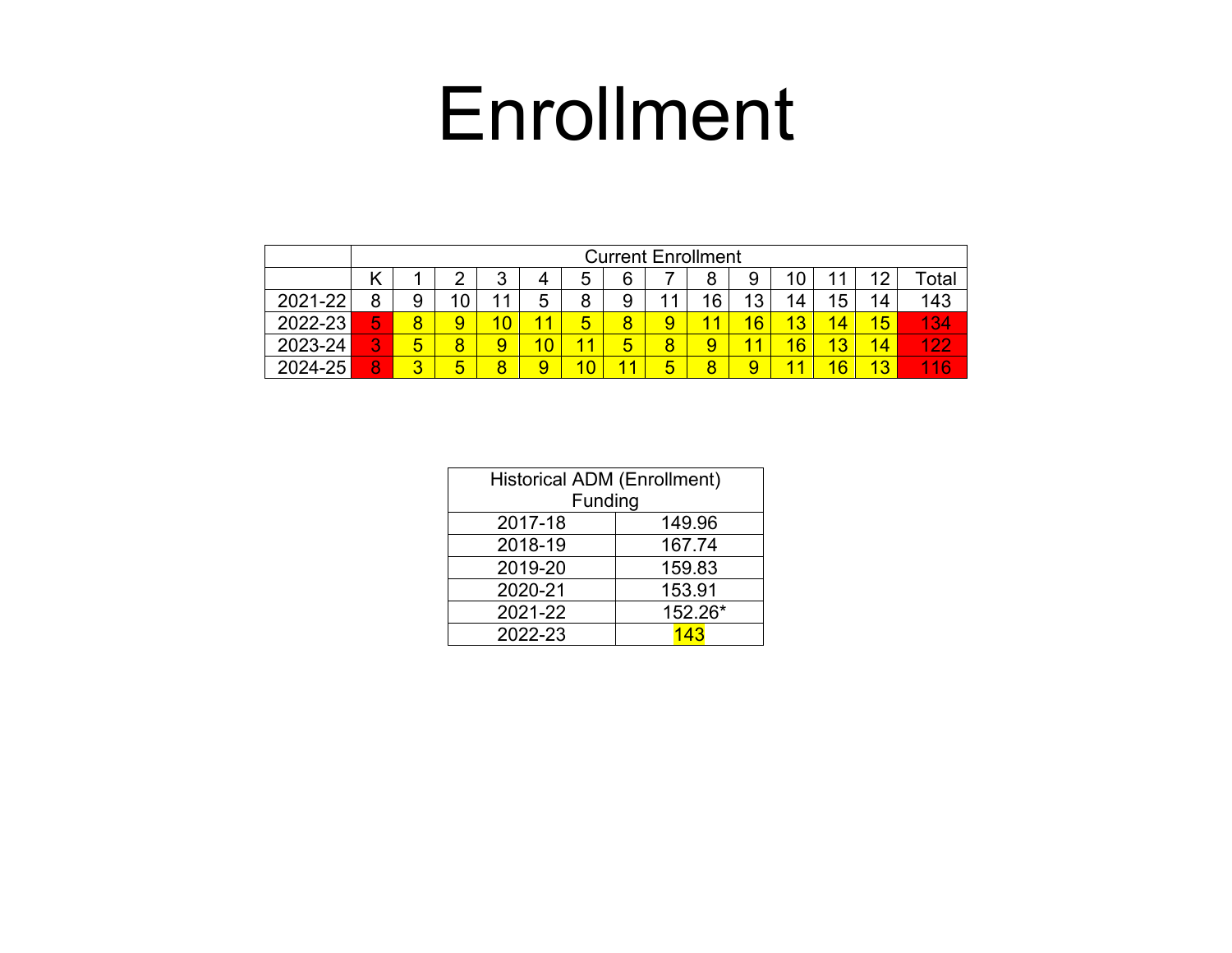# Funding

| <b>Budget Worksheet Numbers</b> |            |             |                      |                |           |            |           |  |
|---------------------------------|------------|-------------|----------------------|----------------|-----------|------------|-----------|--|
|                                 | <b>ADM</b> | School      | Weighted             | Per            | Formula   | Transition | Formula   |  |
|                                 |            | <b>Size</b> | <b>Student Units</b> | <b>Student</b> | Payment   | Minimum    | Payment   |  |
|                                 |            | Factor      | (WSU)                | Rate           |           |            | (Adj)     |  |
| 2017-18                         | 149.96     | 1.30        | 215.80               | 9,646          | 2,081,607 |            | 2,081,607 |  |
| 2018-19                         | 167.74     | 1.26        | 233.45               | 9,646          | 2,251,859 |            | 2,251,859 |  |
| 2019-20                         | 159.83     | 1.28        | 226.16               | 9,839          | 2,225,188 | 26,670     | 2,225,188 |  |
| 2020-21                         | 153.91     | 1.29        | 218.63               | 10,036         | 2,194,170 | 221,943    | 2,416,113 |  |
| 2021-22                         | 152.26     | 1.31        | 219.56               | 10,136         | 2,225,460 | 162,055    | 2,387,515 |  |
| 2022-23                         | 143        | 1.37        | 215.72               | 10,237         | 2,208,326 | 145,451    | 2,353,777 |  |
|                                 |            | 1.52/1.68   |                      |                |           |            |           |  |

| <b>Current Mill Levies</b> |              |  |  |  |  |
|----------------------------|--------------|--|--|--|--|
| <b>General Fund</b>        | 70.00 mills  |  |  |  |  |
| <b>Miscellaneous</b>       | 12.00 mills  |  |  |  |  |
| <b>Special Reserve</b>     | 3.00 mills   |  |  |  |  |
| <b>Building Fund</b>       | 20.00 mills  |  |  |  |  |
| <b>Total</b>               | 105.00 mills |  |  |  |  |

| <b>Taxable Valuation</b> |            |  |  |  |  |
|--------------------------|------------|--|--|--|--|
| 2017-18                  | 5,446,934  |  |  |  |  |
| 2018-19                  | 5,526,912  |  |  |  |  |
| 2019-20                  | 5,864,707  |  |  |  |  |
| 2020-21                  | 6,835,537* |  |  |  |  |
| 2021-22                  | 7,141,466  |  |  |  |  |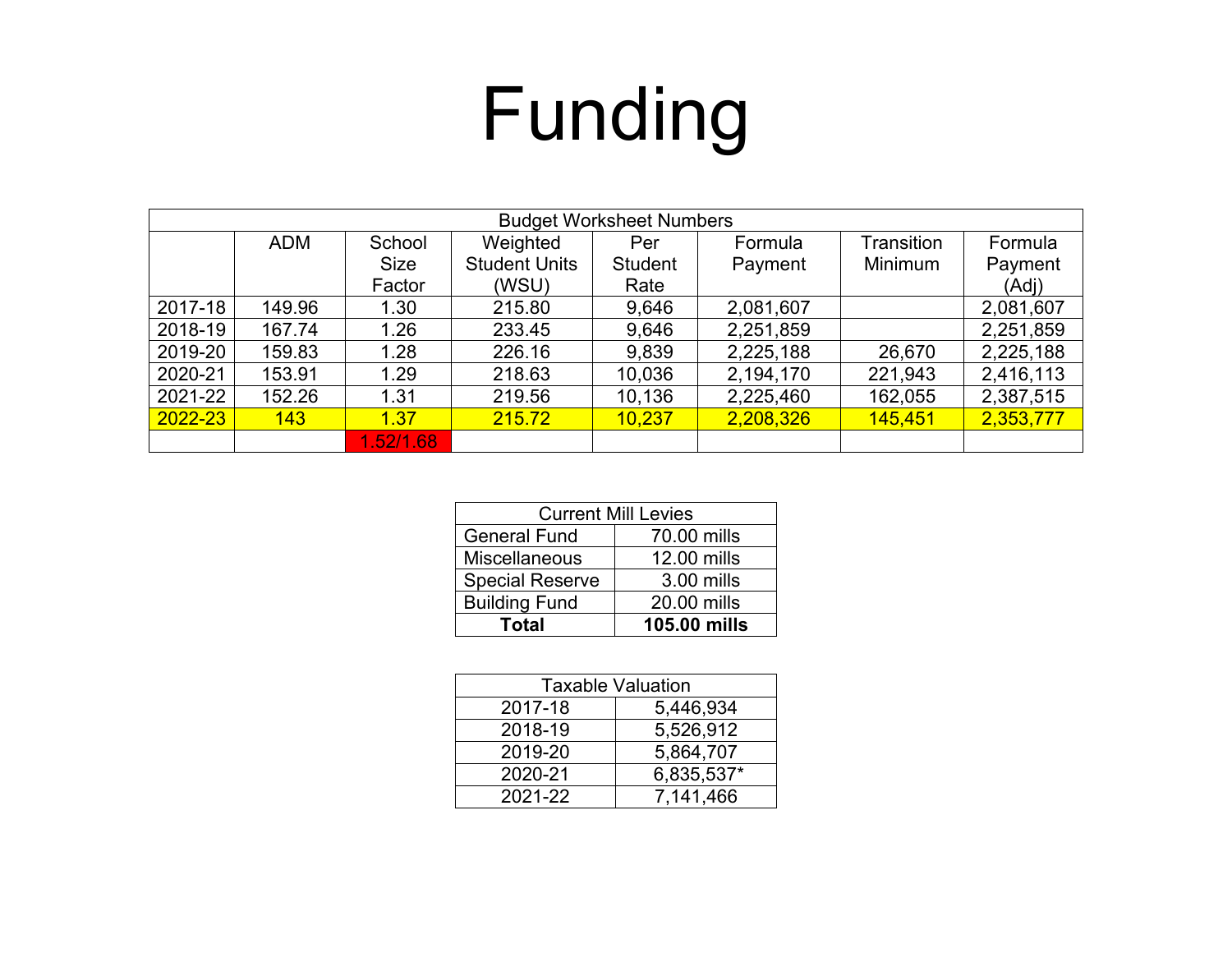# Staffing

| <b>Administration</b>      |                                                | David Hoff             | HS Math                               |
|----------------------------|------------------------------------------------|------------------------|---------------------------------------|
| Dr. Paul Stremick          | Superintendent                                 | <b>Raquel Dibble</b>   | Science                               |
| Levi Gourneau              | K-12 Principal                                 | L. Jay Reinke          | English                               |
| <b>Certified</b>           |                                                | <b>Brett Nielsen</b>   | <b>Social Studies</b>                 |
| *Angela Kitzman            | Title I/Lib/21 <sup>st</sup> C/*25% Car. Coun. | *Andrea Reinke         | Interventionist/Consumer Math         |
| <b>Sherri Razaq-Thiers</b> | Counselor                                      | <b>Alexis Schmidt</b>  | <b>Family &amp; Consumer Sciences</b> |
| April LaFromboise          | <b>Special Education</b>                       | Natalie Wibe           | <b>Vocational Agriculture</b>         |
| <b>Jason Heinz</b>         | <b>Title I / Athletic Director</b>             | *Nichole Azure         | <b>Permanent Substitute</b>           |
| <b>Cheryl Haagenson</b>    | <b>K-12 Music (0.8 FTE)</b>                    | <b>Ancillary</b>       |                                       |
| Casey Julson               | K-12 Physical Education                        | <b>Michele Grenier</b> | <b>Business Manager</b>               |
| <b>Marin Kegley</b>        | Kindergarten                                   | *Brenda Mitzel         | Tech. Coordinator (0.60 FTE)          |
| Margie Hill                | <b>First Grade</b>                             | <b>JoAnn Lucas</b>     | <b>District Secretary</b>             |
| <b>Kendra Strand</b>       | <b>Second Grade</b>                            | Denise Lagasse         | Para Professional                     |
| Alyza Grant                | <b>Third Grade</b>                             | <b>Shelby Pedie</b>    | Para Professional                     |
| Megan Gilje                | <b>Fourth Grade</b>                            | <b>Todd Vivier</b>     | <b>Head Custodian</b>                 |
| Melissa Graber             | <b>Fifth Grade</b>                             | <b>Justin Mason</b>    | <b>Assistant Custodian</b>            |
| Joshua Keller              | <b>Sixth Grade</b>                             | Mechelle Lauck         | <b>Head Cook</b>                      |
| <b>Juliette Pfeifer</b>    | JH Math (0.5 FTE)                              | <b>Sherri Decoteau</b> | <b>Assistant Cook</b>                 |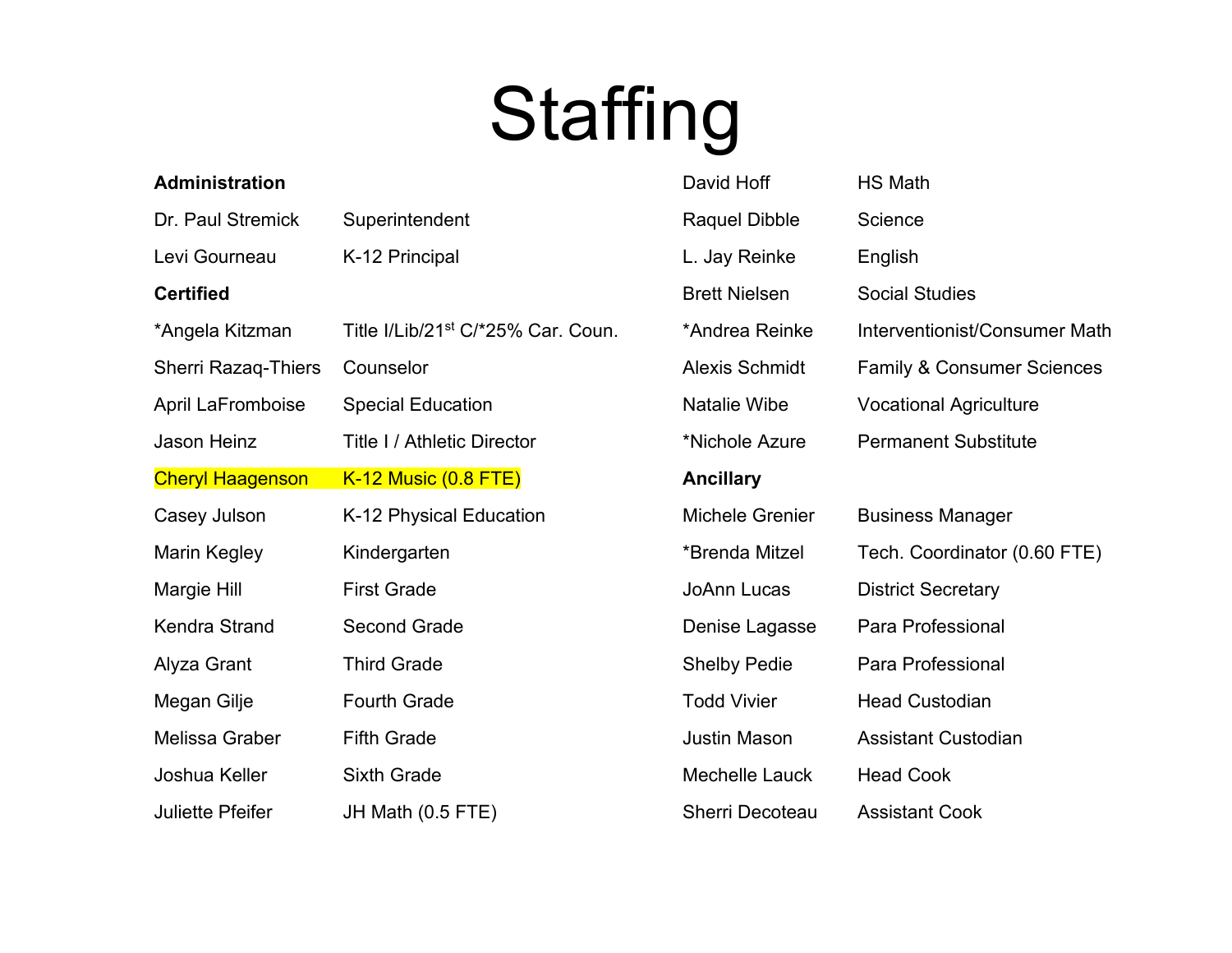# High School Schedule

| 2021-2022<br><b>Schedule</b> | <b>1st Period</b><br>8:35-9:25 | <b>2nd Period</b><br>$9:28-10:18$                | <b>3rd Period</b><br>10:21-11:11<br>JH Lunch: 11:11-11:38    | <b>4th Period</b><br>HS-11:14-12:04<br>JH - 11:41-12:31<br><b>HS Lunch: 12:04-</b><br>12:31 | <b>5th Period</b><br>12:34-1:24               | <b>6th Period</b><br>$1:27 - 2:17$ | <b>7th Period</b><br>$2:20 - 3:10$           |
|------------------------------|--------------------------------|--------------------------------------------------|--------------------------------------------------------------|---------------------------------------------------------------------------------------------|-----------------------------------------------|------------------------------------|----------------------------------------------|
| <b>Mrs. Dibble</b>           | Science 8<br>۱७                | Science 7<br>Ħ                                   | Physical Sci. 9<br>14                                        | <b>Biology 10</b><br>14                                                                     | 7th, 9th & 10th Study<br>Hall<br>$\mathsf{I}$ | Chemistry<br>ᄀ                     | Prep                                         |
| <b>Mr. Reinke</b>            | English 9                      | English <sub>12</sub><br>12                      | English 7<br>$+1$                                            | English 11<br>15                                                                            | English 8<br>w                                | English 10 $_{15}$                 | Prep                                         |
| <b>Ms. Schmidt</b>           | Foods   & II<br>14             | 51<br>ю<br>Nut & Fit<br>52<br>Cultures/Cuisine 1 | 8 <sup>th</sup> Grade Study<br>Hall<br>Kρ                    | Child Dev.<br>12                                                                            | Ind. Living<br>13                             | 8 FACS QP 9<br>7 FACS 02 7         | Prep                                         |
| Mr. Neilsen                  | Social St. 7<br>$\mathcal{U}$  | US History 11 19                                 | World History U                                              | Social St. 8<br>ما ا                                                                        | <b>POD</b><br>13                              | Prep                               | 7th & 8th Study Hall   B                     |
| <b>Ms. Pfeifer</b>           |                                | Math 8<br>Lo                                     | 10 <sup>th</sup> - 12 <sup>th</sup> Grade<br>Study Hall<br>C | Math 7<br>П                                                                                 | Prep                                          |                                    |                                              |
| Mrs. Wibe                    | Ag Mech I/II 2/5<br>7          | Prep                                             | Livestock/Bot &<br>Hort $\varphi$                            | $Ag III \frac{sa}{7}$<br>Ag Business $9$                                                    | Intro to Ag<br>Ħ                              | 8 AG Q1 $\%$<br>7 Ag Q 2 9         | $($ Co-Op $\leq$                             |
| <b>Mr. Julson</b>            | Weightlifting<br>12            |                                                  |                                                              |                                                                                             |                                               | $7$ PE S1 $11$<br>8 PE S2 14       | HS PE<br>24                                  |
| Mr. Hoff                     | TRIG-7<br>Pre-Calc/DC          | Algebra   13                                     | Algebra $  $ $ $                                             | Prep                                                                                        | 11<br>Geometry                                | Pre-Algebra 3                      | 9 <sup>th</sup> -12 <sup>th</sup> Study Hall |
| Ms. Haagenson                |                                |                                                  |                                                              |                                                                                             | 7 <sup>th</sup> Band<br>EZ.                   |                                    | 8-12 Band MWF 24<br>8<br><b>Choir TTH</b>    |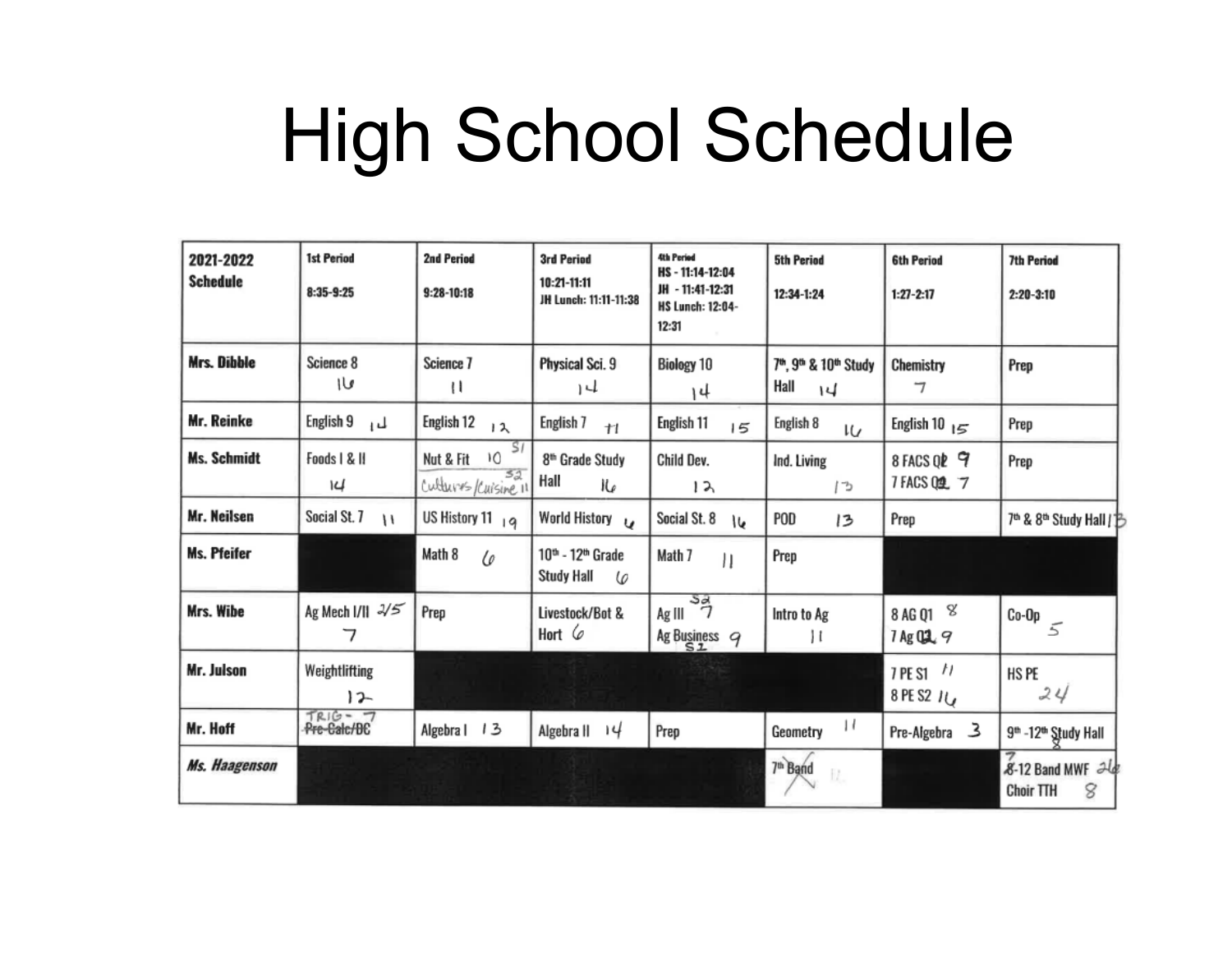## ESSER

| <b>ESSER II</b>           | \$397,203 | <b>ESSER III</b>  | \$892,061 |
|---------------------------|-----------|-------------------|-----------|
| 2020-21                   |           | 2021-22           |           |
| Salaries/Benefits         | 111,970   | Salaries/Benefits | 29,198    |
| <b>Purchased Services</b> | 17,830    | <b>Textbooks</b>  | 18,758    |
| Supplies/Equip/Other      | 49,656    | Total             | 47,956    |
| Total                     | 179,456   | Remaining         | 844,105   |

**2021-22**

**\*\*\*20% on Learning Loss**

| Salaries/Benefits        | 74,730  |
|--------------------------|---------|
| Tech (Wireless & ActivP) | 138,630 |
| Total                    | 213,360 |
|                          |         |
| <b>Grand Total</b>       | 392,816 |
| Remaining                | 4,387   |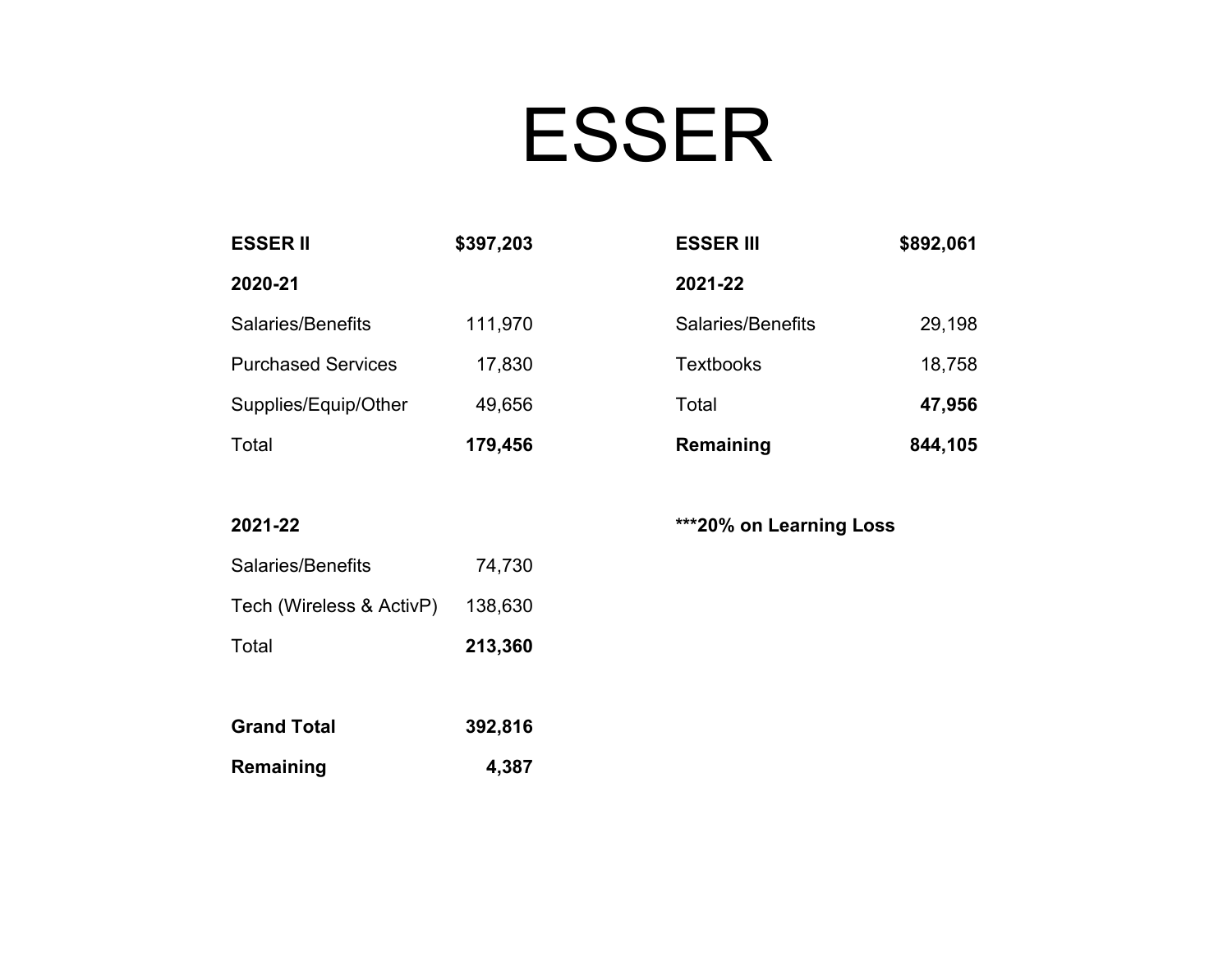#### **Potential Future ESSER/Facility Expenditures**

High School Interventionist (retain)

Career Counselor (retain)

Permanent Substitute (retain)

Retention/Longevity Pay (retain)

Technology Coordinator (retain)

HVAC Improvements-Fresh Air/Temp Control

Welding Station Improvements

**Greenhouse** 

Junior High Area Remodel

Elementary Bathrooms Remodel

Library Air Conditioning

Elementary Interventionist

New Lockers in Elementary

Additional Cameras

New Laptops/Replace iPads & Chromebooks

Go Guardian Software

Apps for iPads/ActivPanels/etc.

More Licenses-Read Naturally/Read 180